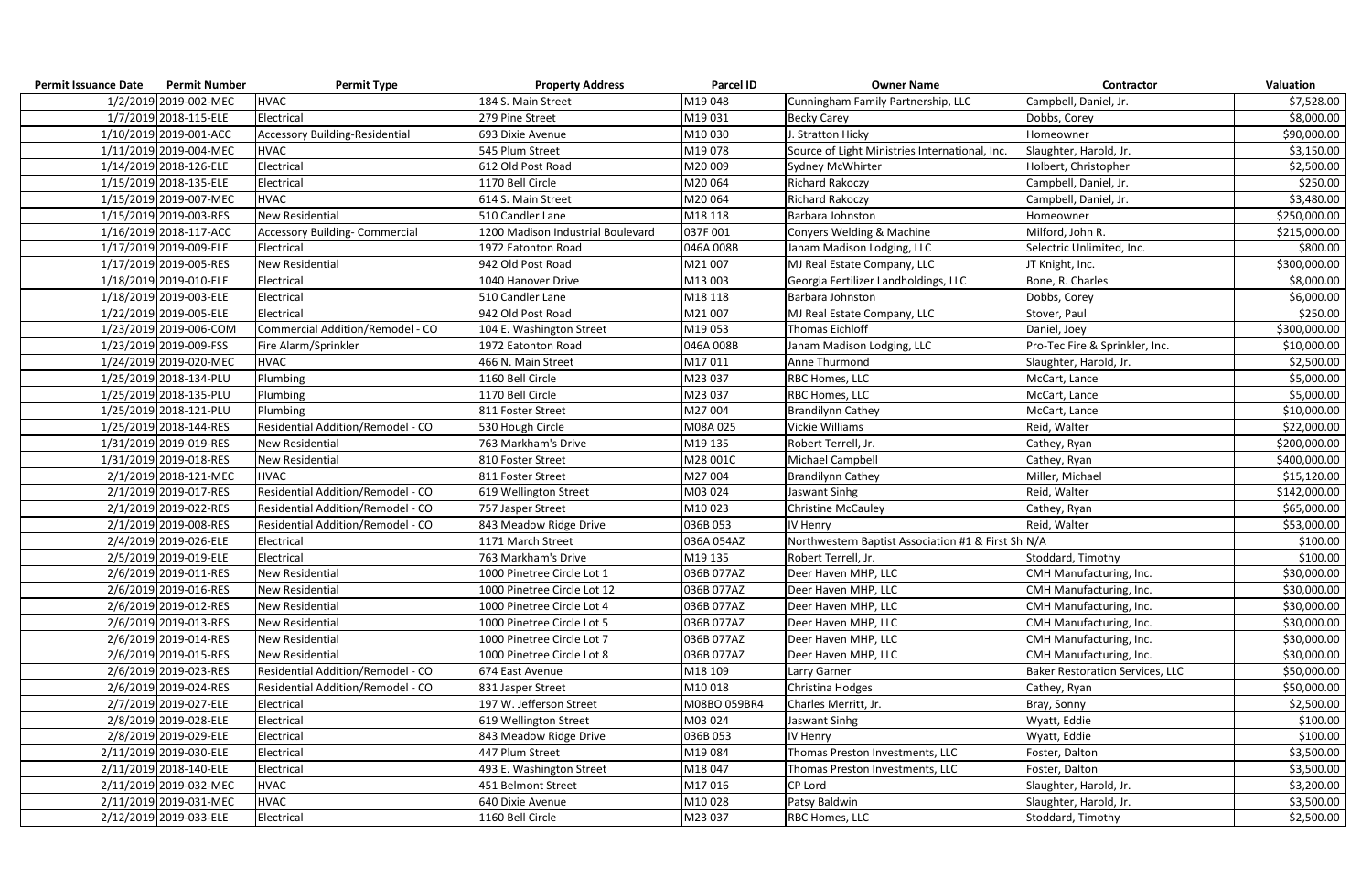| 2/12/2019 2018-135-ELE | Electrical                                     | 1170 Bell Circle         | M23 037                       | <b>RBC Homes, LLC</b>                                                          | Stoddard, Timothy                | \$2,500.00     |
|------------------------|------------------------------------------------|--------------------------|-------------------------------|--------------------------------------------------------------------------------|----------------------------------|----------------|
| 2/12/2019 2018-127-MEC | <b>HVAC</b>                                    | 1451 Maxeys Lane         | M27003                        | Southerly Homes, LLC                                                           | Cowan, William                   | \$5,000.00     |
| 2/14/2019 2019-036-MEC | <b>HVAC</b>                                    | 1010 Larkmartin Street   | M22057                        | Plainview Properties, Inc.                                                     | Campbell, Daniel, Jr.            | \$2,880.00     |
| 2/14/2019 2019-035-RES | <b>Residential Addition/Remodel -CC</b>        | 634 Pearl Street         | M03 057                       | Curtis Chapman                                                                 | Homeowner                        | \$2,000.00     |
| 2/15/2019 2018-141-ELE | Electrical                                     | 410 E. Jefferson Street  | M18057                        | Thomas Preston Investments, LLC                                                | Foster, Dalton                   | \$3,500.00     |
| 2/18/2019 2018-134-MEC | <b>HVAC</b>                                    | 1160 Bell Circle         | M23 037                       | RBC Homes, LLC                                                                 | Miller, Michael                  | \$4,450.00     |
| 2/18/2019 2018-135-MEC | <b>HVAC</b>                                    | 1170 Bell Circle         | M23 037                       | <b>RBC Homes, LLC</b>                                                          | Miller, Michael                  | \$4,450.00     |
| 2/20/2019 2018-133-PLU | Plumbing                                       | 1331 Maxeys Lane         | M28 001A and M28 Tracey Knapp |                                                                                | McCart, Lance                    | \$6,000.00     |
| 2/21/2019 2019-034-ACC | <b>Accessory Building-Residential</b>          | 411 Old Post Road        | M10055                        | Patrick Flanagan                                                               | McMahon, Sean                    | \$35,000.00    |
| 2/22/2019 2018-021-ELE | Electrical                                     | 1051 Commerce Drive      | 046B 039                      | Jerry Smith                                                                    | Thrower, Zachariah               | \$5,000.00     |
| 2/22/2019 2018-029-ELE | Electrical                                     | 1071 Commerce Drive      | 046B038                       | Jerry Smith                                                                    | Thrower, Zachariah               | \$5,000.00     |
| 2/26/2019 2019-040-ELE | Electrical                                     | 2010 Eatonton Road       | 046A 009                      | Bruce Vineyard c/o Vineyard Industries, Inc.                                   | Bell, Tony                       | \$9,000.00     |
| 2/26/2019 2018-067-MEC | <b>HVAC</b>                                    | 1257 Four Lakes Drive    | 036D080                       | RBC Homes, LLC                                                                 | Miller, Michael                  | \$7,300.00     |
| 2/26/2019 2019-009-MEC | <b>HVAC</b>                                    | 843 Meadow Ridge Drive   | 036B 053                      | IV Henry                                                                       | Omega Heating and Air, Inc.      | \$4,000.00     |
| 2/27/2019 2019-041-PLU | Plumbing                                       | 1051 Commerce Drive      | 046B 039                      | Jerry Smith                                                                    | Martin, Charles, Jr.             | \$2,500.00     |
| 3/1/2019 2019-001-ELE  | Electrical                                     | 693 Dixie Avenue         | M10030                        | J. Stratton Hicky                                                              | Bone, R. Charles                 | \$5,000.00     |
| 3/1/2019 2019-001-PLU  | Plumbing                                       | 693 Dixie Avenue         | M10030                        | J. Stratton Hicky                                                              | Stovall, William                 | \$5,000.00     |
| 3/4/2019 2018-133-MEC  | <b>HVAC</b>                                    | 1331 Maxeys Lane         | M28 001A and M28 Tracey Knapp |                                                                                | Miller, Michael                  | \$10,130.00    |
| 3/4/2019 2019-001-MEC  | <b>HVAC</b>                                    | 693 Dixie Avenue         | M10030                        | J. Stratton Hicky                                                              | Bellew, Donald                   | \$6,400.00     |
| 3/5/2019 2019-044-COM  | Commercial Addition/Remodel - CO               | 1311 Fair Ground Road    | 037E 005                      | Morgan County Fair & Recreation Center, Inc.                                   | <b>Property Owner</b>            | \$50,000.00    |
| 3/6/2019 2019-024-PLU  | Plumbing                                       | 831 Jasper Street        | M10018                        | Christina Hodges                                                               | McCart, Lance                    | \$5,000.00     |
| 3/6/2019 2019-043-RES  | Residential Addition/Remodel - CO              | 1370 Cedar Drive         | 036D 019                      | John O'Neal                                                                    | Homeowner                        | \$5,000.00     |
| 3/8/2019 2019-048-ACC  | <b>Accessory Building-Residential</b>          | 880 E. Washington Street | 036B 047                      | Latoya Cosby                                                                   | Homeowner                        | \$2,200.00     |
| 3/11/2019 2019-042-COM | Commercial Addition/Remodel - CO               | 1630 N. Fifth Street     | 035 082                       | JDR Holdings, LLLP                                                             | Savage, Jason                    | \$505,000.00   |
| 3/12/2019 2019-005-MEC | <b>HVAC</b>                                    | 942 Old Post Road        | M21007                        | MJ Real Estate Company, LLC                                                    | Bellew, Donald                   | \$16,000.00    |
| 3/12/2019 2019-047-RES | <b>New Residential</b>                         | 743 Markham's Drive      | M27076                        | Madison Traditional Development, LLC                                           | Cathey, Ryan                     | \$200,000.00   |
| 3/12/2019 2019-046-RES | New Residential                                | 751 Markham's Drive      | M27075                        | Madison Traditional Development, LLC                                           | Cathey, Ryan                     | \$20,000.00    |
| 3/12/2019 2019-005-PLU | Plumbing                                       | 942 Old Post Road        | M21007                        | MJ Real Estate Company, LLC                                                    | Young, Todd                      | \$10,000.00    |
| 3/14/2019 2019-045-RES | <b>Historical Residential Addition/Remodel</b> | 638 S. Main Street       | M20 062                       | William Wingate                                                                | Ronnie Culp                      | \$65,000.00    |
| 3/15/2019 2017-092-ELE | Electrical                                     | 1681 Eatonton Road       | 037E 015                      | Eric Zorn, Trustee of Walmart Property Tax Der Ulysses Smith, III              |                                  | \$1,700.00     |
| 3/15/2019 2019-024-ELE | Electrical                                     | 831 Jasper Street        | M10018                        | Christina Hodges                                                               | Stoddard, Timothy                | \$3,000.00     |
| 3/18/2019 2019-023-ELE | Electrical                                     | 674 East Avenue          | M18 109                       | Larry Garner                                                                   | Hughes Electric Services, Inc.   | \$2,000.00     |
| 3/18/2019 2019-042-PLU | Plumbing                                       | 1630 N. Fifth Street     | 035 082                       | JDR Holdings, LLLP                                                             | Dudley, Bobby                    | \$10,000.00    |
| 3/19/2019 2017-115-PLU | Plumbing                                       | 1231 College Drive       | 035 163                       | Morgan County Board of Education                                               | Freeman Plumbing Co., Inc        | \$898,000.00   |
| 3/20/2019 2019-042-ELE | Electrical                                     | 1630 N. Fifth Street     | 035 082                       | JDR Holdings, LLLP                                                             | Nulight Consulting, LLC          | \$90,000.00    |
| 3/21/2019 2018-132-COM | Commercial Addition/Remodel - CO               | 1681 Eatonton Road       | 037E 015                      | Eric Zorn, Trustee of Walmart Property Tax Ded Powerhouse Retail Services, LLC |                                  | \$80,000.00    |
| 3/21/2019 2019-053-ELE | Electrical                                     | 818 Meadow Ridge Drive   | 036B 012                      | Nellie Releford (Estate)                                                       | Nesbitt, Robert                  | \$275.00       |
| 3/21/2019 2019-038-COM | <b>Historical Commercial Addition/Remodel</b>  | 140 E. Washington Street | M19057                        | Thomas Preston Investments, LLC                                                | Braden Fellman Group, LTD        | \$1,500,000.00 |
| 3/21/2019 2019-037-COM | <b>Historical Commercial Addition/Remodel</b>  | 140 W. Washington Street | M09 056                       | Thomas Preston Investments, LLC                                                | Braden Fellman Group, LTD        | \$800,000.00   |
| 3/22/2019 2019-053-COM | <b>Historical Commercial Addition/Remodel</b>  | 111 W. Jefferson Street  | M08 107                       | B4 Ventures, LLC c/o Perks Alley                                               | Reynolds, Robert                 | \$10,000.00    |
| 3/22/2019 2019-023-MEC | <b>HVAC</b>                                    | 674 East Avenue          | M18 109                       | Larry Garner                                                                   | Henson Mechanical, Inc.          | \$5,500.00     |
| 3/22/2019 2019-023-PLU | Plumbing                                       | 674 East Avenue          | M18 109                       | Larry Garner                                                                   | Henson Mechanical, Inc.          | \$3,500.00     |
| 3/25/2019 2019-049-ACC | <b>Accessory Building-Residential</b>          | 411 Old Post Road        | M10055                        | Patrick Flanagan                                                               | McMahon, Sean                    | \$25,000.00    |
| 3/26/2019 2019-039-RES | <b>Historical Residential Addition/Remodel</b> | 140 Academy Street       | M09 013                       | Madison Commercial Association, LLC                                            | Madison Development Company, LLC | \$25,000.00    |
| 3/26/2019 2019-030-RES | Historical Residential Addition/Remodel        | 447 Plum Street          | M19084                        | Thomas Preston Investments, LLC                                                | Thomas Preston Real Estate, LLC  | \$20,000.00    |
| 3/26/2019 2019-017-MEC | <b>HVAC</b>                                    | 619 Wellington Street    | M03 024                       | Jaswant Sinhg                                                                  | Omega Heating and Air, Inc.      | \$4,500.00     |
| 3/27/2019 2019-044-PLU | Plumbing                                       | 1311 Fair Ground Road    | 037E 005                      | Morgan County Fair & Recreation Center, Inc.                                   | Hyde Plumbing & Repair           | \$2,500.00     |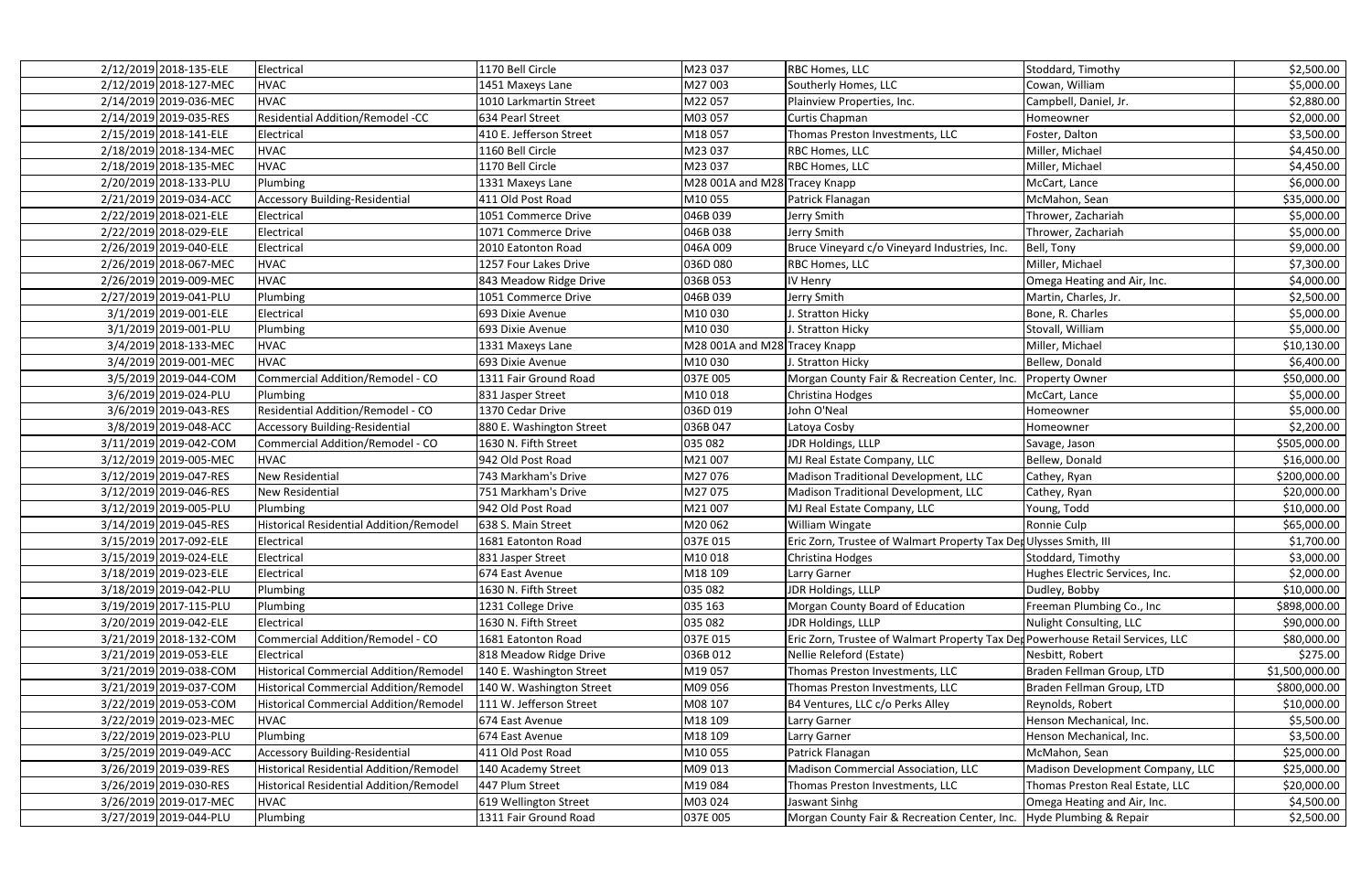| 3/27/2019 2019-017-PLU     | Plumbing                                 | 619 Wellington Street    | M03 024  | Jaswant Sinhg                                                                      | Yes Plumbing Co., Inc.                    | \$2,000.00     |
|----------------------------|------------------------------------------|--------------------------|----------|------------------------------------------------------------------------------------|-------------------------------------------|----------------|
| 3/28/2019 2019-044-ELE     | Electrical                               | 1311 Fair Ground Road    | 037E 005 | Morgan County Fair & Recreation Center, Inc.                                       | Higdon Electric                           | \$8,000.00     |
| 3/29/2019 2019-045-ACC     | <b>Accessory Building-Residential</b>    | 638 S. Main Street       | M20062   | <b>William Wingate</b>                                                             | <b>Culp Construction, LLC</b>             | \$99,500.00    |
| 3/29/2019 2019-044-MEC     | <b>HVAC</b>                              | 1311 Fairgrounds Road    | 037E 005 | Morgan County Fair & Recreation Center, Inc.                                       | <b>GEO Heating &amp; Air</b>              | \$1,500.00     |
| 4/1/2019 2019-018-PLU      | Plumbing                                 | 810 Foster Street        | M28 001C | Michael Campbell                                                                   | McCart, Lance                             | \$10,000.00    |
| 4/2/2019 2019-006-MEC      | <b>HVAC</b>                              | 104 E. Washington Street | M19053   | <b>Thomas Eichloff</b>                                                             | Bryant, Ray, Jr.                          | \$14,000.00    |
| 4/2/2019 2019-046-MEC      | <b>HVAC</b>                              | 751 Markham's Drive      | M27075   | Madison Traditional Development, LLC                                               | Miller, Michael                           | \$6,250.00     |
| 4/2/2019 2019-018-MEC      | <b>HVAC</b>                              | 810 Foster Street        | M28 001C | Michael Campbell                                                                   | Miller, Michael                           | \$11,050.00    |
| 4/3/2019 2019-046-PLU      | Plumbing                                 | 751 Markhams Drive       | M27075   | Madison Traditional Development, LLC                                               | McCart Plumbing, Inc.                     | \$10,000.00    |
| 4/4/2019 2019-047-ELE      | Electrical                               | 743 Markham's Drive      | M27076   | Madison Traditional Development, LLC                                               | Stoddard, Timothy                         | \$4,000.00     |
| 4/4/2019 2019-046-ELE      | Electrical                               | 751 Markham's Drive      | M27075   | Madison Traditional Development, LLC                                               | Stoddard, Timothy                         | \$4,000.00     |
| 4/4/2019 2019-056-PLU      | Plumbing                                 | 1141 Eatonton Road       | M22024   | The Barn in Madison, LLC                                                           | Nesbitt, Robert                           | \$5,000.00     |
| 4/4/2019 2019-045-PLU      | Plumbing                                 | 638 S. Main Street       | M20062   | Historic Madison Properties, LLC                                                   | <b>CTC Plumbing Services</b>              | \$12,000.00    |
| 4/5/2019 2019-050-ADD      | Commercial Addition/Remodel - CO         | 1711 Amtico Road         | 037 138A | Mannington Mills, Inc.                                                             | Performance Construction Services, LLC    | \$1,785,714.00 |
| 4/5/2019 2019-021-ELE      | Electrical                               | 1681 Eatonton Road       | 037E 015 | Eric Zorn, Trustee of Walmart Property Tax DedRJ Martin National Contracting, Inc. |                                           | \$17,500.00    |
| 4/5/2019 2019-057-ELE      | Electrical                               | 2184 Eatonton Road       | 046 002E | Pennington Land Company, LLC                                                       | Stover, Paul                              | \$100.00       |
| 4/5/2019 2018-146-LDP      | <b>DP</b>                                | <b>Bethany Road</b>      | 036 059  | Wellbridge Madison Developer, LLC                                                  | Value Added Concepts, LLC                 | \$200,000.00   |
| 4/8/2019 2019-050-PLU      | Plumbing                                 | 1711 Amtico Road         | 037 138A | Mannington Mills, Inc.                                                             | Plumbing Installation & Engineering, Inc. | \$100,000.00   |
| 4/8/2019 2019-059-PLU      | Plumbing                                 | 829 S. Main Street       | M21003   | Kenneth Kocher                                                                     | Nesbitt, Robert                           | \$2,000.00     |
| 4/9/2019 2019-021-COM      | Commercial Addition/Remodel - CO         | 1681 Eatonton Road       | 037E 015 | Eric Zorn, Trustee of Walmart Property Tax Dep Place Services, Inc.                |                                           | \$50,000.00    |
| 4/9/2019 2019-042-MEC      | <b>HVAC</b>                              | 1630 N. Fifth Street     | 035 082  | JDR Holdings, LLLP                                                                 | Cleveland Air Systems, Inc.               | \$19,000.00    |
| 4/9/2019 2019-003-PLU      | Plumbing                                 | 510 Candler Lane         | M18 118  | Barbara Johnston                                                                   | Yes Plumbing Co., Inc.                    | \$3,000.00     |
| 4/9/2019 2019-047-PLU      | Plumbing                                 | 743 Markham's Drive      | M27076   | Madison Traditional Development, LLC                                               | McCart Plumbing, Inc.                     | \$10,000.00    |
| 4/9/2019 2019-022-PLU      | Plumbing                                 | 757 Jasper Street        | M10023   | <b>Christine McCauley</b>                                                          | Plumbing & More, LLC                      | \$3,500.00     |
| 4/9/2019 2019-019-PLU      | Plumbing                                 | 763 Markham's Drive      | M19 135  | Robert Terrell, Jr.                                                                | McCart Plumbing, Inc.                     | \$10,000.00    |
| 4/11/2019 2019-063-MEC     | <b>HVAC</b>                              | 120 S. Main Street       | M18029   | <b>United States Post Office</b>                                                   | Service Experts & Air Conditioning        | \$34,843.00    |
| 4/11/2019 2019-062-PLU     | Plumbing                                 | 691 Burney Street        | M03 045  | Annie Mosley                                                                       | Bryan Homes Repair                        | \$3,200.00     |
| 4/11/2019 2019-062-RES     | Residential Addition/Remodel - CO        | 691 Burney Street        | M03 045  | Annie Mosley                                                                       | Kelly Homes Construction                  | \$29,880.00    |
| 4/12/2019 2019-047-MEC     | <b>HVAC</b>                              | 743 Markham's Drive      | M27076   | Madison Traditional Development, LLC                                               | Miller, Michael                           | \$7,000.00     |
| 4/12/2019 2019-019-MEC     | <b>HVAC</b>                              | 763 Markham's Drive      | M19 135  | Robert Terrell, Jr.                                                                | Miller, Michael                           | \$7,500.00     |
| 4/15/2019 2019-065-ELE     | Electrical                               | 639 Pearl Street         | M03 026  | <b>Minnie Peek</b>                                                                 | Wyatt, Eddie                              | \$800.00       |
| 4/15/2019 2019-079-MEC     | <b>HVAC</b>                              | 642 Billups Avenue       | M17004   | Lydia Norburg                                                                      | Campbell, Daniel, Jr.                     | \$6,080.00     |
| 4/15/2019 2019-066-MEC     | <b>HVAC</b>                              | 994 Saye Creek Drive     | 035 235  | <b>David Cousins</b>                                                               | Campbell, Daniel, Jr.                     | \$8,905.00     |
| 4/15/2019 2019-058-RES     | New Residential                          | 544 Village Road         | M26A003  | <b>Bank of Madison</b>                                                             | Brackett Woodworking & Contracting, Ind   | \$325,000.00   |
| 4/15/2019 2019-030-PLU     | Plumbing                                 | 447 Plum Street          | M19084   | Thomas Preston Investments, LLC                                                    | Day & Night Plumbing Service              | \$3,100.00     |
| 4/15/2019 2019-061-RES     | <b>Residential Addition/Remodel - CO</b> | 1010 Churchill Avenue    | M23 039A | Janice Sullivan                                                                    | Southeast Restoration Group of Georgia,   | \$15,000.00    |
| 4/19/2019 2019-042-FSS     | Fire Alarm/Sprinkler                     | 1630 N. Fifth Street     | 035 082  | JDR Holdings, LLLP                                                                 | Advantage Fire Sprinkler Company, Inc.    | \$30,650.00    |
| 4/19/2019 2019-003-MEC     | <b>HVAC</b>                              | 510 Candler Lane         | M18 118  | Barbara Johnston                                                                   | Miller, Michael                           | \$13,100.00    |
| 4/19/2019 2019-064-RES     | <b>New Residential</b>                   | 815 Pearl Street         | M03 040A | IV Henry                                                                           | Reid, Walter                              | \$115,000.00   |
| 4/22/2019 2019-069-ACC     | <b>Accessory Building-Residential</b>    | 955 Crawford Street      | M20043   | <b>William Kipp</b>                                                                | Homeowner                                 | \$4,122.00     |
| 4/22/2019 2019-060-COM     | Commercial Addition/Remodel - CO         | 1141 Eatonton Road       | M22024   | The Barn in Madison, LLC                                                           | <b>Property Owner</b>                     | \$40,000.00    |
| 4/22/2019 2019-045-ELE(SPL | Electrical                               | 638 S. Main Street       | M20062   | <b>William Wingate</b>                                                             | Hammett, Thomas                           | \$1,200.00     |
| 4/22/2019 2019-045-SPL     | Pool/Hot Tub                             | 638 S. Main Street       | M20062   | William Wingate                                                                    | Pamlico Pool Company, Inc.                | \$42,000.00    |
| 4/23/2019 2019-064-ELE     | Electrical                               | 815 Pearl Street         | M03 040A | IV Henry                                                                           | Wyatt, Eddie                              | \$100.00       |
| 4/25/2019 2019-060-MEC     | <b>HVAC</b>                              | 1141 Eatonton Road       | M22024   | The Barn in Madison, LLC                                                           | Peppers Heating & Air Conditioning Servio | \$5,000.00     |
| 4/25/2019 2019-039-PLU     | <b>Plumbing</b>                          | 138 Academy Street       | M09 013  | Consolidated Holdings, Inc.                                                        | Yes Plumbing Co., Inc.                    | \$2,000.00     |
| 4/25/2019 2019-074-PLU     | Plumbing                                 | 461 Burney Street        | M08 027A | Downtown Development Authority of Madison Yes Plumbing Co., Inc.                   |                                           | \$650.00       |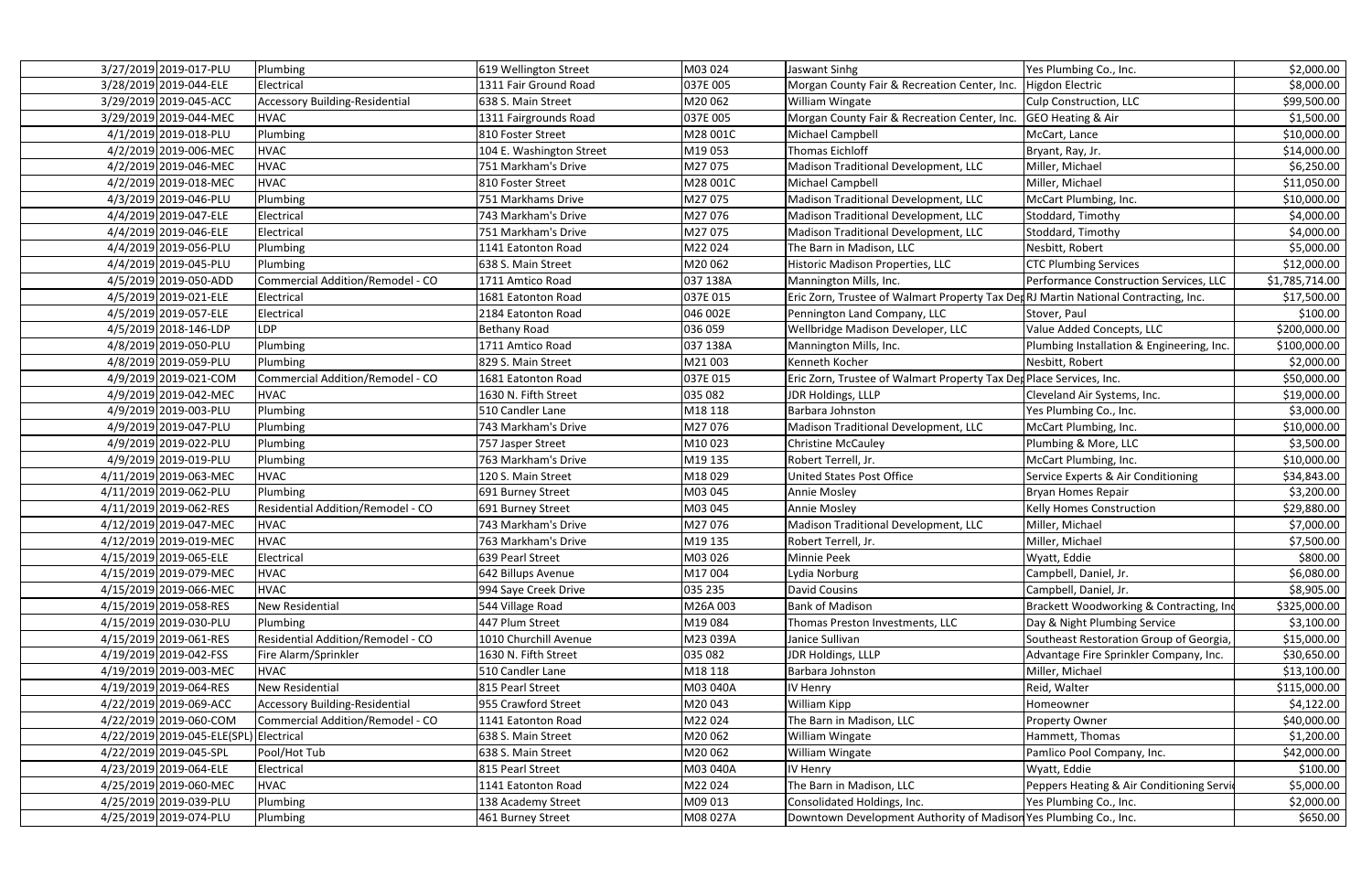| 4/26/2019 2019-071-ACC | Commercial Addition/Remodel - CO        | 993 East Avenue                   | 036 085A       | Morgan County Board of Education                                            | Peak Steele Contractors, LLC        | \$36,000.00      |
|------------------------|-----------------------------------------|-----------------------------------|----------------|-----------------------------------------------------------------------------|-------------------------------------|------------------|
| 4/26/2019 2019-071-LDP | <b>LDP</b>                              | 993 East Avenue                   | 036 085A       | Morgan County Board of Education                                            | Peak Steele Contractors, LLC        | \$5,000.00       |
| 4/26/2019 2019-067-RES | New Residential                         | 1640 Four Lakes Drive             | 036D 067       | <b>Anthony Doolittle</b>                                                    | Homeowner                           | \$220,000.00     |
| 4/29/2019 2019-074-COM | Commercial Addition/Remodel - CO        | 461 Burney Street                 | M08 027A       | Downtown Development Authority of Madison Busher Franklin Construction      |                                     | \$800.00         |
| 4/29/2019 2019-045-ELE | Electrical                              | 638 S. Main Street                | M20 062        | <b>William Wingate</b>                                                      | CIR Electric, Inc.                  | \$29,480.00      |
| 4/30/2019 2019-074-ELE | Electrical                              | 461 Burney Street                 | M08 027A       | Downtown Development Authority of Madison Weldon Electrical Company         |                                     | \$250.00         |
| 4/30/2019 2019-073-MEC | <b>HVAC</b>                             | 2036 S. Main Street               | M22015         | Madison Health Care, Inc.                                                   | Acker Heating & Cooling, Inc.       | \$12,000.00      |
| 5/1/2019 2019-077-ELE  | Electrical                              | 1101 Creek Point Drive            | 036B 111       | Jeff 1, LLC                                                                 | Complete Andy Electric, LLC         | \$800.00         |
| 5/2/2019 2019-062-ELE  | Electrical                              | 691 Burney Street                 | M03 045        | <b>Annie Mosley</b>                                                         | Osborn, John                        | \$5,800.00       |
| 5/3/2019 2019-052-COM  | Commercial Addition/Remodel - CO        | 1245 Airport Industrial Boulevard | 035 052        | <b>Madison Municipal Airport</b>                                            | Reynolds, Robert                    | \$15,000.00      |
| 5/6/2019 2019-055-ELE  | Electrical                              | 1681 Eatonton Road                | 037E 015       | Eric Zorn, Trustee of Walmart Property Tax DedGeorgia Green Energy Services |                                     | \$100.00         |
| 5/7/2019 2018-130-MEC  | <b>HVAC</b>                             | 1070 White Street                 | M30 006        | Matthew Jones                                                               | Crowe, Otis                         | \$4,459.00       |
| 5/7/2019 2019-072-RES  | New Residential                         | 720 Foster Street                 | M20 085A       | Cathey Holdings, Inc.                                                       | Cathey, Ryan                        | \$450,000.00     |
| 5/8/2019 2019-078-RES  | New Residential                         | 1020 Whitehall Street             | M07 004        | Ernest Jackson                                                              | Gordon Mobile Home Center, Inc.     | \$131,660.00     |
| 5/9/2019 2019-083-COM  | Commercial Addition/Remodel - CO        | 215 W. Jefferson Street           | M08 BO 059 AR2 | VML Jefferson, LLC                                                          | Leeshire, Inc.                      | \$6,000.00       |
| 5/13/2019 2019-034-ELE | Electrical                              | 411 Old Post Road                 | M10055         | Patrick Flanagan                                                            | Dobbs, Corey                        | \$5,000.00       |
| 5/13/2019 2019-049-ELE | Electrical                              | 411 Old Post Road                 | M10055         | Patrick Flanagan                                                            | Dobbs, Corey                        | \$5,000.00       |
| 5/13/2019 2019-022-ELE | Electrical                              | 757 Jasper Street                 | M10023         | <b>Christine McCauley</b>                                                   | Dobbs, Corey                        | \$5,000.00       |
| 5/14/2019 2019-050-ELE | Electrical                              | 1711 Amtico Road                  | 037 138A       | Mannington Mills, Inc.                                                      | Ozburn Electrical Contractors, Inc. | \$20,000.00      |
| 5/14/2019 2019-058-ELE | Electrical                              | 544 Village Road                  | M26A003        | <b>Bank of Madison</b>                                                      | Bone, R. Charles                    | \$8,000.00       |
| 5/14/2019 2017-115-FSS | Fire Alarm/Sprinkler                    | 1231 College Drive                | 035 163        | Morgan County Board of Education                                            | Automatic Sprinkler Corp., Inc.     | \$211,425.00     |
| 5/14/2019 2019-058-PLU | Plumbing                                | 544 Village Road                  | M26A 003       | <b>Bank of Madison</b>                                                      | Stovall, William                    | \$9,000.00       |
| 5/15/2019 2018-145-LDP | <b>LDP</b>                              | 1824 Eatonton Road                | 037E 017       | Breco Capital Fund 1, LLC                                                   | <b>DuSouth Companies</b>            | See 2018-145-LDP |
| 5/15/2019 2019-081-ADD | Residential Addition/Remodel - CO       | 766 East Avenue                   | 036 088        | Larry Morgan                                                                | Homeowner                           | \$190,000.00     |
| 5/16/2019 2019-051-RES | Historical Residential Addition/Remodel | 111 W. Jefferson Street           | M08 107        | B4 Ventures, LLC c/o Perks Alley                                            | Daniel, Joey                        | \$360,000.00     |
| 5/16/2019 2019-079-RES | New Residential                         | 818 Pearl Street                  | M03 047        | Downtown Development Authority of Madison Thompson, Maynard, Jr.            |                                     | \$125,000.00     |
| 5/17/2019 2019-082-ELE | Electrical                              | 1681 Eatonton Road                | 037E 015       | Eric Zorn, Trustee of Walmart Property Tax Det Columbus Power               |                                     | \$12,000.00      |
| 5/21/2019 2019-085-ELE | Electrical                              | 730 Pearl Street                  | M03 051        | Diane Wyatt                                                                 | Wyatt, Eddie                        | \$500.00         |
| 5/22/2019 2019-086-ELE | Electrical                              | 1399 Cedar Drive                  | 036D 034       | <b>Thomas Peters</b>                                                        | Alternative Energy Southeast, Inc.  | \$15,000.00      |
| 5/28/2019 2019-088-RES | New Residential                         | 496 E. Jefferson Street           | M18050         | <b>Hard Labor Properties</b>                                                | Gordon Mobile Home Center, Inc.     | \$25,000.00      |
| 5/29/2019 2019-006-ELE | Electrical                              | 104 E. Washington Street          | M19053         | Thomas Eichloff                                                             | Stover, Paul                        | \$3,000.00       |
| 5/29/2019 2019-006-PLU | Plumbing                                | 104 E. Washington Street          | M19053         | <b>Thomas Eichloff</b>                                                      | LL Grimes & Son, LLC                | \$2,000.00       |
| 5/29/2019 2019-089-RES | Residential Addition/Remodel - CO       | 561 Burney Street                 | M08 006        | <b>Grace Thompson</b>                                                       | Farrar, Terry                       | \$27,850.00      |
| 5/31/2019 2019-034-PLU | Plumbing                                | 411 Old Post Road                 | M10055         | Patrick Flanagan                                                            | Wyco Plumbing, Inc.                 | \$3,000.00       |
| 5/31/2019 2019-049-PLU | Plumbing                                | 411 Old Post Road                 | M10055         | Patrick Flanagan                                                            | Wyco Plumbing, Inc.                 | \$3,000.00       |
| 5/31/2019 2019-064-PLU | Plumbing                                | 815 Pearl Street                  | M03 040A       | IV Henry                                                                    | Yes Plumbing Co., Inc.              | \$1,800.00       |
| 5/31/2019 2019-094-ACC | Residential Addition/Remodel - CO       | 969 S. Main Street                | M21006         | The Charlotte T. Williams Irrevocable Trust                                 | Homeowner                           | \$4,000.00       |
| 6/3/2019 2019-042-FAS  | Fire Alarm/Sprinkler                    | 1630 N. Fifth Street              | 035 082        | JDR Holdings, LLLP                                                          | Dunn Services, Inc.                 | \$9,000.00       |
| 6/3/2019 2019-072-MEC  | <b>HVAC</b>                             | 730 Pearl Street                  | M03 051        | Diane Wyatt                                                                 | Omega Heating and Air, Inc.         | \$4,500.00       |
| 6/3/2019 2019-064-MEC  | <b>HVAC</b>                             | 815 Pearl Street                  | M03 040A       | IV Henry                                                                    | Omega Heating and Air, Inc.         | \$4,000.00       |
| 6/4/2019 2019-095-MEC  | <b>HVAC</b>                             | 375 Poplar Street                 | M19 110        | <b>Harris Family Trust</b>                                                  | Campbell, Daniel, Jr.               | \$6,980.00       |
| 6/4/2019 2019-075-COM  | New Commercial                          | 1331 Lions Club Road              | 037F 008       | Kavin Patel                                                                 | Milford Construction, Inc.          | \$268,150.00     |
| 6/5/2019 2017-115-FAS  | Fire Alarm/Sprinkler                    | 1231 College Drive                | 035 163        | Morgan County Board of Education                                            | Weyant, Glenn                       | \$10,000.00      |
| 6/7/2019 2019-093-RES  | New Residential                         | 731 Markham's Drive               | M27078         | Madison Traditional Development, LLC                                        | Cathey, Ryan                        | \$200,000.00     |
| 6/7/2019 2019-092-RES  | New Residential                         | 782 Markham's Drive               | M19 132        | Madison Traditional Development, LLC                                        | Cathey, Ryan                        | \$20,000.00      |
| 6/7/2019 2019-090-RES  | New Residential                         | 931 Mapp Street                   | M02 037        | Leon Peters                                                                 | Reid, Walter                        | \$115,000.00     |
| 6/7/2019 2019-085-RES  | Residential Addition/Remodel - CO       | 730 Pearl Street                  | M03 051        | Diane Wyatt                                                                 | Reid, Walter                        | \$8,000.00       |
|                        |                                         |                                   |                |                                                                             |                                     |                  |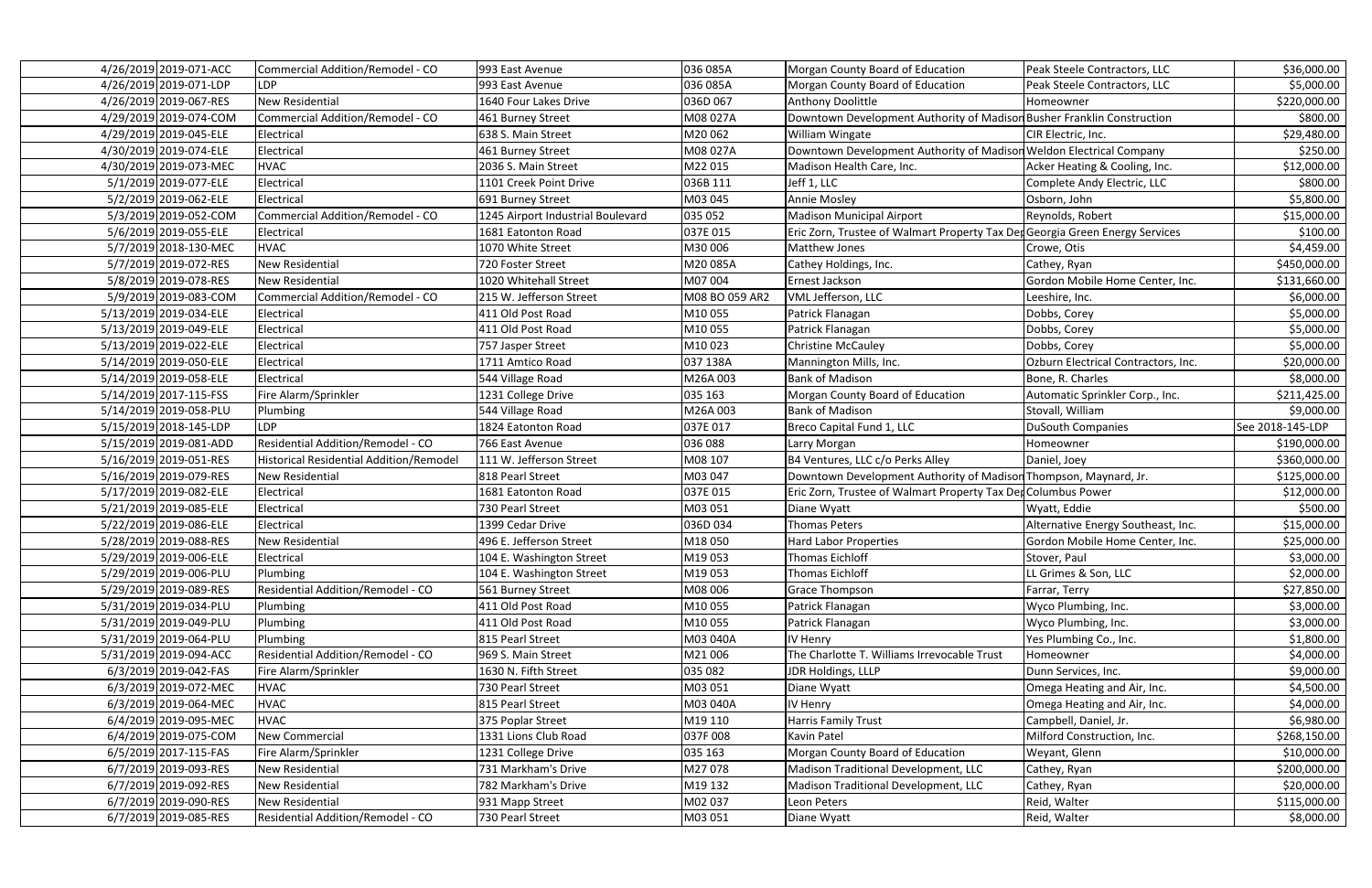| 6/12/2019 2019-081-ELE                         | Electrical                                    | 766 East Avenue                               | 036 088                  | Larry Morgan                                                               | Cyberdyne Solutions, LLC                 | \$5,000.00                |
|------------------------------------------------|-----------------------------------------------|-----------------------------------------------|--------------------------|----------------------------------------------------------------------------|------------------------------------------|---------------------------|
| 6/12/2019 2019-093-PLU                         | Plumbing                                      | 731 Markham's Drive                           | M27078                   | Madison Traditional Development, LLC                                       | McCart Plumbing, Inc.                    | \$7,000.00                |
| 6/12/2019 2019-092-PLU                         | Plumbing                                      | 782 Markham's Drive                           | M19 132                  | Madison Traditional Development, LLC                                       | McCart Plumbing, Inc.                    | \$9,000.00                |
| 6/13/2019 2019-096-RES                         | Residential Addition/Remodel - CO             | 106 S. Main Street                            | M19052                   | <b>Thomas Eichloff</b>                                                     | Daniel, Joey                             | \$50,000.00               |
| 6/14/2019 2019-091-COM                         | Commercial Addition/Remodel - CO              | 1231 College Drive                            | 035 163                  | Morgan County Board of Education                                           | Leafwood Corporation                     | \$35,000.00               |
| 6/14/2019 2019-058-MEC                         | <b>HVAC</b>                                   | 544 Village Road                              | M26A003                  | <b>Bank of Madison</b>                                                     | Bellew, Donald                           | \$17,000.00               |
| 6/18/2019 2019-093-ELE                         | Electrical                                    | 731 Markham's Drive                           | M27078                   | Madison Traditional Development, LLC                                       | Stoddard, Timothy                        | \$250.00                  |
| 6/18/2019 2019-092-ELE                         | Electrical                                    | 782 Markham's Drive                           | M19 132                  | Madison Traditional Development, LLC                                       | Stoddard, Timothy                        | \$250.00                  |
| 6/19/2019 2019-075-ELE                         | Electrical                                    | 1331 Lions Club Road                          | 037F 008                 | Kavin Patel                                                                | Bone, R. Charles                         | \$15,000.00               |
| 6/19/2019 2019-075-PLU                         | Plumbing                                      | 1331 Lions Club Road                          | 037F 008                 | Kavin Patel                                                                | Stovall, William                         | \$7,000.00                |
| 6/19/2019 2019-097-RES                         | Residential Addition/Remodel - CO             | 1041 Cornwall Drive                           | M11017A                  | <b>Fred Kitchens</b>                                                       | Homeowner                                | \$20,000.00               |
| 6/20/2019 2019-039-MEC                         | <b>HVAC</b>                                   | 138 Academy Street                            | M09 013                  | Madison Commercial Association, LLC                                        | Campbell, Daniel, Jr.                    | \$4,000.00                |
| 6/21/2019 2019-088-ELE                         | Electrical                                    | 496 E. Jefferson Street                       | M18050                   | Hard Labor Properties                                                      | Stover, Paul                             | \$1,500.00                |
| 6/24/2019 2019-109-ELE                         | Electrical                                    | 818 Pearl Street                              | M03 047                  | Downtown Development Authority of Madison Dobbs, Corey                     |                                          | \$7,000.00                |
| 6/26/2019 2019-111-MEC                         | <b>HVAC</b>                                   | 1361 Eatonton Road                            | 036 047PP                | Vallow, Inc. c/o O'Reilly Automotive, Inc. Store TWC Services, Inc.        |                                          | \$5,700.00                |
| 7/1/2019 2019-112-COM                          | <b>Historical Commercial Addition/Remodel</b> | 471 N. Bull Street                            | M08B 015                 | Downtown Development Authority of Madison Madison Development Company, LLC |                                          | \$18,000.00               |
| 7/5/2019 2019-072-ELE                          | Electrical                                    | 720 Foster Street                             | M20085A                  | <b>RBC Homes, LLC</b>                                                      | Stoddard, Timothy                        | \$250.00                  |
| 7/8/2019 2019-089-PLU                          | Plumbing                                      | 561 Burney Street                             | M08 006                  | <b>Grace Thompson</b>                                                      | <b>Bryan Homes Repair</b>                | \$800.00                  |
| 7/9/2019 2019-113-MEC                          | <b>HVAC</b>                                   | 370 Plum Street                               | M19092                   | Reginald Holden                                                            | Campbell, Daniel, Jr.                    | \$6,400.00                |
| 7/9/2019 2019-093-MEC                          | <b>HVAC</b>                                   | 731 Markham's Drive                           | M27078                   | Madison Traditional Development, LLC                                       | Miller, Michael                          | \$6,200.00                |
| 7/11/2019 2019-089-MEC                         | <b>HVAC</b>                                   | 561 Burney Street                             | M08 006                  | Grace Thompson                                                             | J & J Heating and Air                    | \$3,650.00                |
| 7/11/2019 2019-109-PLU                         | Plumbing                                      | 818 Pearl Street                              | M03 047                  | Downtown Development Authority of Madison Yes Plumbing Co., Inc.           |                                          | \$2,000.00                |
| 7/12/2019 2019-115-COM                         | <b>Commercial Addition/Remodel - CO</b>       | 172 N. Main Street                            | M18018                   | 172 North Main, LLC                                                        | Thomas Preston Real Estate, LLC          | \$3,000.00                |
| 7/12/2019 2019-114-DEM                         | Demolition - Residential                      | 1521 Wellington Street                        | 036A 051                 | <b>Evelyn Peters</b>                                                       | <b>Hawkins Construction</b>              | \$7,000.00                |
| 7/16/2019 2019-117-RES                         | Residential Addition/Remodel - CO             | 1033 Crawford Street                          | M20040                   | The Kimberly Whyte-Sloane Living Trust                                     | Homeowner                                | \$8,000.00                |
| 7/18/2019 2019-068-LDP                         | LDP                                           | <b>Foster Street</b>                          | M20071A                  | <b>BGWL Investments, LLC</b>                                               | Rutland Contracting, Co.                 | \$540,000.00              |
| 7/22/2019 2019-119-MEC                         | <b>HVAC</b>                                   | 863 N. Main Street                            | M06 020                  | 863 North Main, LLC                                                        | Campbell, Daniel, Jr.                    | \$8,300.00                |
| 7/22/2019 2019-072-PLU                         | Plumbing                                      | 720 Foster Street                             | M200085A                 | Cathey Holdings, Inc.                                                      | Cathey, Ryan                             | \$5,000.00                |
| 7/23/2019 2019-097-ACC                         | <b>Accessory Building-Residential</b>         | 1041 Cornwall Drive                           | M11017A                  | <b>Fred Kitchens</b>                                                       | Homeowner                                | \$1,800.00                |
| 7/25/2019 2019-121-ELE                         | Electrical                                    | 1711 Amtico Road                              | 037 138A                 | Mannington Mills, Inc.                                                     | Fox Systems, Inc.                        | \$385,000.00              |
| 7/25/2019 2019-050-FSS                         | Fire Alarm/Sprinkler                          | 1711 Amtico Road                              | 037 138A                 | Mannington Mills, Inc.                                                     | Fire Systems, Inc.                       | \$780,388.00              |
| 7/26/2019 2019-120-COM                         | <b>Historical Commercial Addition/Remodel</b> | 216 N. Main Street                            | M18016                   | George Hannah                                                              | Coldwater Homes, LLC                     | \$51,000.00               |
| 7/26/2019 2019-088-PLU                         | Plumbing                                      | 496 E. Jefferson Street                       | M18050                   | <b>Hard Labor Properties</b>                                               | <b>Wilkins Plumbing</b>                  | \$350.00                  |
| 7/29/2019 2019-121-MEC                         | <b>HVAC</b>                                   | 1711 Amtico Road                              | 037 138A                 | Mannington Mills, Inc.                                                     | Strictly Mechanical, Inc.                | \$181,750.00              |
| 7/30/2019 2019-122-MEC                         | <b>HVAC</b>                                   | 792 Old Post Road                             | M21002                   | Catherine Sasnett                                                          | Campbell, Daniel, Jr.                    | \$4,400.00                |
| 7/31/2019 2019-123-DEM                         | Demolition - Residential                      | 1131 Bell Circle                              | M23029                   | <b>Becky Sims</b>                                                          | Homeowner                                | \$5,000.00                |
| 8/1/2019 2019-091-ELE                          | Electrical                                    | 1231 College Drive<br>199 W. Jefferson Street | 035 163<br>M08 BO 059BC5 | Morgan County Board of Education                                           | RLB Electrical Contractors, Inc.         | \$3,300.00                |
| 8/2/2019 2019-120-ELE                          | Electrical                                    |                                               |                          | Juliann Coursey                                                            | Stovall, William                         | \$5,000.00<br>\$1,000.00  |
| 8/2/2019 2019-120-PLU                          | Plumbing<br><b>HVAC</b>                       | 199 W. Jefferson Street                       | M08 BO 059BC5<br>035 213 | Juliann Coursey                                                            | Georgia Plumbing Pros, LLC               |                           |
| 8/5/2019 2019-124-MEC<br>8/6/2019 2019-072-MEC | <b>HVAC</b>                                   | 969 Saye Creek Drive<br>720 Foster Street     | M20085A                  | Dusty Bryant<br>Austin Arnold                                              | Campbell, Daniel, Jr.<br>Miller, Michael | \$3,160.00<br>\$21,000.00 |
| 8/7/2019 2019-125-MEC                          | <b>HVAC</b>                                   | 1024 Eatonton Road                            | M21023                   | The Dorothy Chambers Porter Living Trust                                   | Slaughter, Harold, Jr.                   | \$3,900.00                |
| 8/9/2019 2019-050-FAS                          | Fire Alarm/Sprinkler                          | 1711 Amtico Road                              | 037 138A                 | Mannington Mills, Inc.                                                     | Fire Systems, Inc.                       | \$44,744.00               |
| 8/12/2019 2019-127-ELE                         | Electrical                                    | 1011 Hodges Avenue                            | M22 050                  | <b>Bobby Howell</b>                                                        | Nesbitt, Robert                          | \$800.00                  |
| 8/12/2019 2019-128-ELE                         | Electrical                                    | 1462 Eatonton Road, Ste E                     | 037E 010                 | ACH Beacon Heights, LLC                                                    | Nesbitt, Robert                          | \$150.00                  |
| 8/16/2019 2019-090-MEC                         | <b>HVAC</b>                                   | 931 Mapp Street                               | M02 037                  | Leon Peters                                                                | Omega Heating and Air, Inc.              | \$4,800.00                |
| 8/19/2019 2019-090-ELE                         | Electrical                                    | 931 Mapp Street                               | M02 037                  | Leon Peters                                                                | Wyatt, Eddie                             | \$5,000.00                |
|                                                |                                               |                                               |                          |                                                                            |                                          |                           |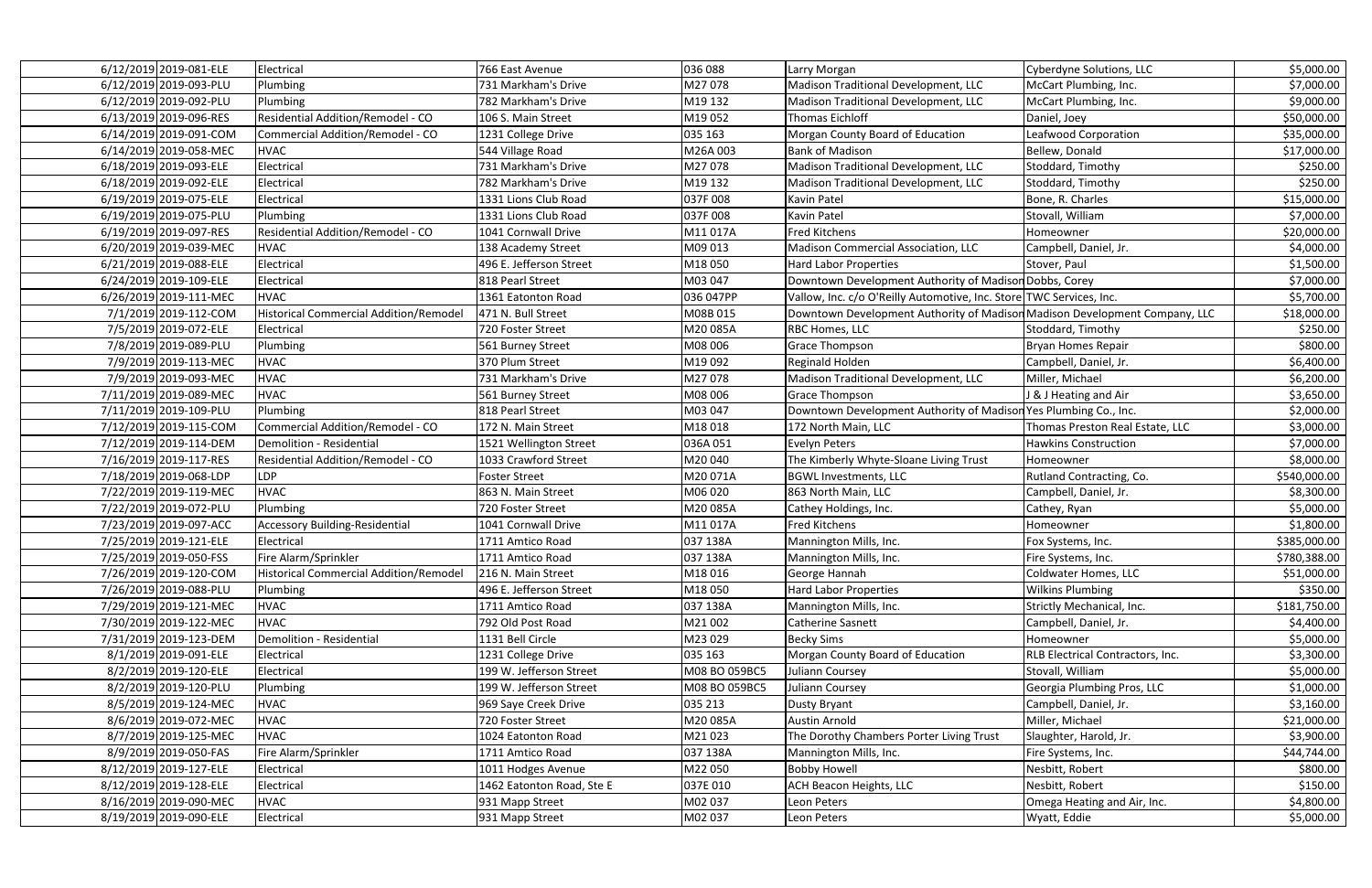| 8/20/2019 2019-078-ELE   | Electrical                              | 1020 Whitehall Street                  | M07 004       | Ernest Jackson                                                        | Hammett, Thomas                    | \$200.00       |
|--------------------------|-----------------------------------------|----------------------------------------|---------------|-----------------------------------------------------------------------|------------------------------------|----------------|
| 8/21/2019 2019-131-COM   | Commercial Addition/Remodel - CO        | 139 W. Washington Street               | M08 094       | Kibbey Properties of Georgia, LLC                                     | Collier, Steven                    | \$35,000.00    |
| 8/21/2019 2019-132-ELE   | Electrical                              | 1231 College Drive                     | 035 163       | Morgan County Board of Eduction                                       | Cornatzer & Associates, Inc.       | \$78,000.00    |
| 8/23/2019 2019-090-PLU   | Plumbing                                | 931 Mapp Street                        | M02 037       | Leon Peters                                                           | <b>Bryan Homes Repair</b>          | \$4,000.00     |
| 8/26/2019 2019-092-MEC   | <b>HVAC</b>                             | 782 Markham's Drive                    | M19 132       | Madison Traditional Development, LLC                                  | Miller, Michael                    | \$7,250.00     |
| 8/29/2019 2019-130-RES   | New Residential                         | 774 Pearl Street                       | M03 049       | Ned Jordan                                                            | <b>Ragins Construction</b>         | \$125,000.00   |
| 8/30/2019 2019-118-RES   | New Residential                         | 801 Foster Street                      | M27 004A      | <b>Cathey Holdings</b>                                                | Cathey, Ryan                       | \$400,000.00   |
| 9/4/2019 2019-134-RES    | Residential Addition/Remodel - CO       | 977 Meadow Ridge Drive                 | 036B 062      | Olivia Laborn                                                         | Homeowner                          | \$900.00       |
| 9/5/2019 2019-130-ELE    | Electrical                              | 774 Pearl Street                       | M03 049       | Ned Jordan                                                            | Hogan's Electric                   | \$4,500.00     |
| 9/5/2019 2019-130-PLU    | Plumbing                                | 774 Pearl Street                       | M03 049       | Ned Jordan                                                            | <b>Emery &amp; Son Plumbing</b>    | \$2,500.00     |
| 9/9/2019 2019-139-ELE    | Electrical                              | 1143 Eatonton Road                     | M22024        | Bandit Holdings, LLC                                                  | <b>ARC Electrical Contractors</b>  | \$125.00       |
| 9/9/2019 2019-138-MEC    | <b>HVAC</b>                             | 172 S. Main Street                     | M19049        | 270 South Main, LLC                                                   | Campbell, Daniel, Jr.              | \$3,980.00     |
| 9/11/2019 2019-116-COM   | Historical Commercial Addition/Remodel  | 150 W. Washington Street               | M09 054       | Algin Properties, LLC                                                 | RND Properties GA, LLC             | \$200,000.00   |
| 9/12/2019 2019-140-ELE   | Electrical                              | 1008 Garnett Street                    | M02 014       | <b>Sherrie Moon</b>                                                   | Campbell Electric                  | \$1,200.00     |
| 9/13/2019 2019-141-MEC   | <b>HVAC</b>                             | 351 N. Second Street                   | M07 101       | Leroy Erb                                                             | Casteel Heating & Cooling, LLC     | \$9,500.00     |
| 9/17/2019 2019-118-ELE   | Electrical                              | 801 Foster Street                      | M27 004A      | <b>Cathey Holdings</b>                                                | Stoddard, Timothy                  | \$250.00       |
| 9/17/2019 2019-143-MEC   | <b>HVAC</b>                             | 310 E. Washington Street               | M19 090A      | <b>Clinton Webster</b>                                                | Campbell, Daniel, Jr.              | \$5,480.00     |
| 9/17/2019 2019-143-PLU   | Plumbing                                | 863 Pearl Street                       | M03 042       | <b>Bernadine Hodnett</b>                                              | <b>Bryan Homes Repair</b>          | \$2,500.00     |
| 9/17/2019 2019-144-RES   | Residential Addition/Remodel - CO       | 863 Pearl Street                       | M03 042       | <b>Bernadine Hodnett</b>                                              | Kelly Homes Construction           | \$50,000.00    |
| 9/19/2019 2019-079-MEC   | <b>HVAC</b>                             | 818 Pearl Street                       | M03 047       | Downtown Development Authority of Madison Fowler's Heating & Air, LLC |                                    | \$4,400.00     |
| 9/20/2019 2019-120-MEC   | <b>HVAC</b>                             | 199 W. Jefferson Street                | M08 BO 059BC5 | Juliann Coursey                                                       | Young's Heating and Air            | \$1,500.00     |
| 9/24/2019 2019-140-RES   | Residential Addition/Remodel - CO       | 1008 Garnett Street                    | M02 014       | Sherrie Moon                                                          | Homeowner                          | \$18,000.00    |
| 9/24/2019 2019-140-RES   | Residential Addition/Remodel - CO       | 1008 Garnett Street                    | M02 014       | Sherrie Moon                                                          | Sherrie Moon                       | \$18,000.00    |
| 9/25/2019 2019-145-ELE   | Electrical                              | 1512 Eatonton Road                     | 037E 010      | <b>ACH Beacon Heights, LLC</b>                                        | <b>Maddox Electric</b>             | \$2,500.00     |
| 9/25/2019 2019-076-LDP   | <b>DP</b>                               | 1500 Monticello Road                   | 037G 002      | Roserock Holdings, LLC                                                | WH Bass, Inc.                      | \$2,100,000.00 |
| 9/25/2019 2019-076-LDP   | <b>LDP</b>                              | 1500 Monticello Road                   | 037G 002      | <b>Roserock Holdings, LLC</b>                                         | WH Bass, Inc.                      | \$2,100,000.00 |
| 9/25/2019 2019-141-PLU   | Plumbing                                | 351 N. Second Street                   | M07 101       | Alvin Erb                                                             | Casteel Heating & Cooling, LLC     | \$1,883.00     |
| 9/27/2019 2019-140-MEC   | <b>HVAC</b>                             | 1008 Garnett Street                    | M02 014       | Sherrie Moon                                                          | Always Cool, LLC                   | \$5,100.00     |
| 9/27/2019 2019-140-MEC   | <b>HVAC</b>                             | 1008 Garnett Street                    | M02 014       | Sherrie Moon                                                          | Always Cool, LLC                   | \$5,100.00     |
| 9/27/2019 2019-140-PLU   | Plumbing                                | 1008 Garnett Street                    | M02 014       | Sherrie Moon                                                          | Homeowner                          | \$3,500.00     |
| 9/27/2019 2019-140-PLU   | Plumbing                                | 1008 Garnett Street                    | M02 014       | Sherrie Moon                                                          | Homeowner                          | \$3,500.00     |
| 9/30/2019 2019-148-MEC   | <b>HVAC</b>                             | 171 W. Washington Street (All Suites)  | M08 090 A     | <b>8 J Park Southeast, LLC</b>                                        | <b>Ayers Service Company</b>       | \$1,200.00     |
| 10/1/2019 2019-130-MEC   | <b>HVAC</b>                             | 774 Pearl Strett                       | M03 049       | Ned Jordan                                                            | J & J Heating and Air              | \$6,400.00     |
| 10/1/2019 2019-150-MEC   | <b>HVAC</b>                             | 863 Pearl Street                       | M03 042       | <b>Bernadine Hodnett</b>                                              | J & J Heating and Air              | \$6,400.00     |
| 10/1/2019 2019-149-RES   | Residential Addition/Remodel - CO       | 997 Whitehall Street                   | M07 004       | Ernest Jackson                                                        | Homeowner                          | \$3,500.00     |
| 10/2/2019 2019-054-COM   | Commercial Addition/Remodel - CO        | 1260 Eatonton Road                     | M22 065       | Brebo Properties, LLC                                                 | Silvey, Ronnie                     | \$82,000.00    |
| 10/2/2019 2019-054-COM   | <b>Commercial Addition/Remodel - CO</b> | 1260 Eatonton Road                     | M22 065       | <b>Brebo Properties, LLC</b>                                          | Silvey, Ronnie                     | \$82,000.00    |
| 10/11/2019 2019-081A-ELE | Electrical                              | 766 East Avenue                        | 036 088       | Larry Morgan                                                          | Mark Lytle                         | \$5,000.00     |
| 10/11/2019 2019-078-MEC  | <b>HVAC</b>                             | 997 Whitehall St                       | M07 004       | Ernest Jackson                                                        | <b>Bass Discount Air</b>           | \$4,500.00     |
| 10/14/2019 2015-152-MEC  | <b>HVAC</b>                             | 411 Old Post Rd - Small Guest Cottage  | M10 055       | Patrick Flanagan                                                      | D & W Air Flow Inc                 | \$1,200.00     |
| 10/14/2019 2019-151-MEC  | <b>HVAC</b>                             | 411 Old Post Road - Accessory Building | M10 055       | Patrick Flanagan                                                      | D & W Air Flow Inc                 | \$1,200.00     |
| 10/23/2019 2019-156-ELE  | Electrical                              | 773 East Ave                           | M17 080       | Sally Fowler                                                          | Alternative Energy Southeast, Inc. | \$13,000.00    |
| 10/28/2019 2019-157-ELE  | Electrical                              | 1652 Four Lakes Drive                  | 036D 069      | David & Willa Tyler                                                   | Sonny Bray                         | \$0.00         |
| 10/29/2019 2019-158-ELE  | Electrical                              | 982 Green Meadows Drive                | 036B 066      | Coastal Resource Management, Inc                                      | D & W Air Flow Inc                 | \$0.00         |
| 10/29/2019 2019-155-RES  | <b>New Residential</b>                  | 518 Candler Ln                         | M18 122       | Mike & Tina Williams                                                  | <b>Chad Roling</b>                 | \$200,000.00   |
| 10/30/2019 2019-067-MEC  | <b>HVAC</b>                             | 1640 Four Lakes Dr                     | 036D 067      | Anthony & Heather Doolittle                                           | <b>Wilson Bryant AC</b>            | \$13,000.00    |
| 11/6/2019 2019-157-RES   | New Residential                         | 1652 Four Lakes Dr                     | 036D 069      | David & Willa Tyler                                                   | John Mitchell Lindsey              | \$324,000.00   |